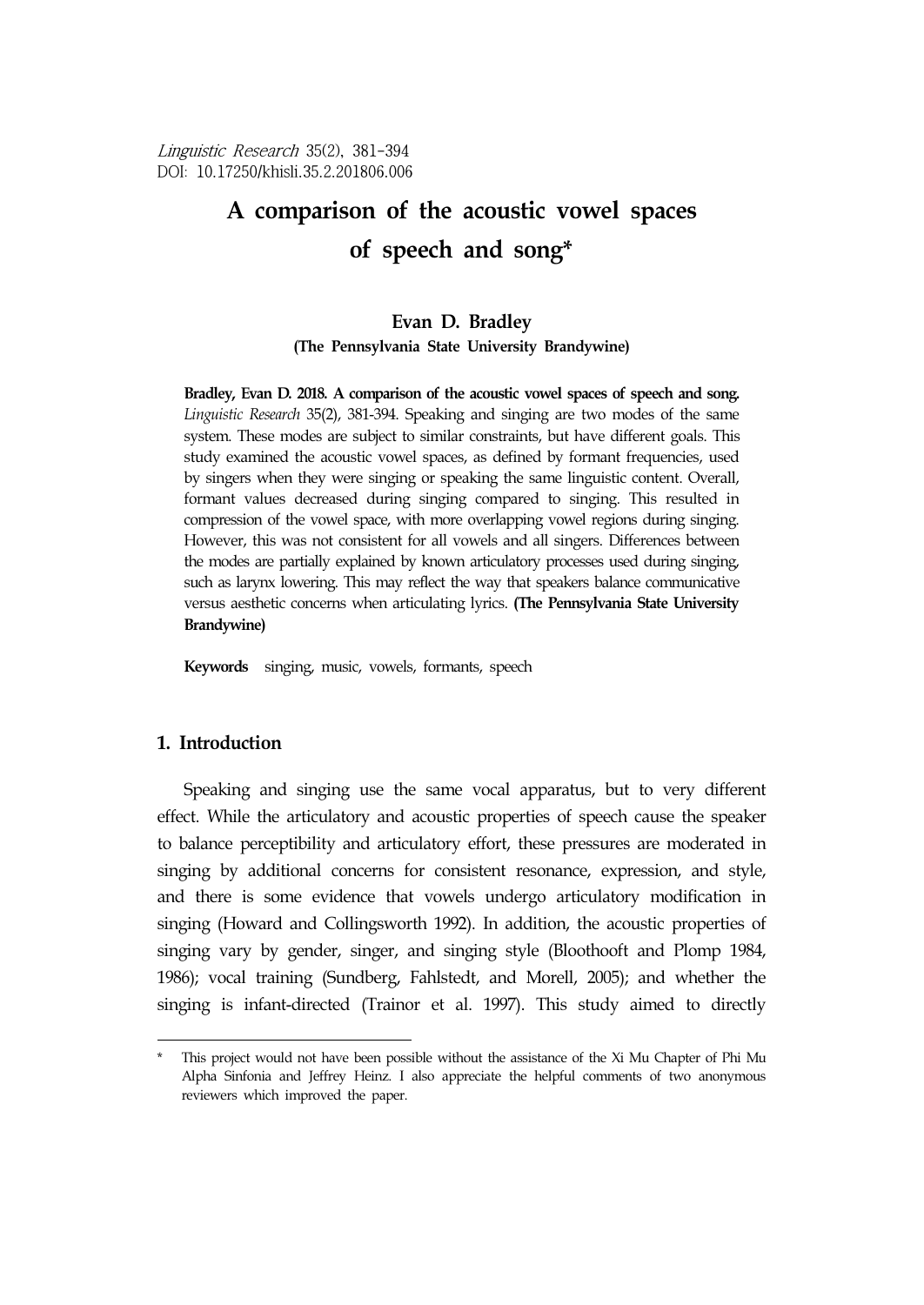compare the acoustic properties of spoken and sung vowels, and to compare the vowel spaces of spoken and sung registers in order to better determine the factors which influence vowel modification in singing.

Sundberg (1987: 93–133) provides a review of research on the articulation and acoustic properties of singing, especially as they relate to characteristics of the singer. Men and women differ in average phonation frequency and vocal tract length. This difference in vocal tract length, however, is not to scale. The average mouth length of a woman is 85% that of the average male, while the average female pharynx length is only 77% that of the average man, meaning that the pharynx to mouth ratio differs between men and women (Sundberg 1987: 102, citing Nordström 1977). This partially, but not fully, explains differences in formant frequencies between men and women, which may partially be accounted for by 'sexolects', or gender-dependent articulation. Although F0 is the largest determininant of the gender of a speaker, differences in formant frequencies also contribute to the voice quality of men and women, and consequently to vocal timbre in singing. This is due in large part to differences in the fourth formant resulting from women's narrower larynx tubes; alto singers, for instance, have a higher fourth formant than do tenors, even though the lower formant frequencies are similar. Because the third and fourth formants are more independent of vowels than are the first and second, these formants are more similar across a range of articulations, and their proximity in men contributes to a harsher vocal quality, by increasing the amplitude of the partials between them as they near. Within men, voice category (*e.g.*, tenor or baritone) also contributes to differences in formant frequencies (in addition to phonation frequency), and individual vowels appear to be articulated differently by tenors, baritones, and basses (Sundberg 1987: 110). These differences seem to be similar to the differences between men and women, which suggests that tenors and basses have different pharynx lengths.

Larynx height varies in normal speech, and is associated with vowel identity (Sundberg 1987: 97). The larynx tends to be raised during the pronunciation of vowels produced with spread lips (such as /i/) and lowered during the pronunciation of rounded vowels. Sundberg explains that this is because the acoustic effects of changes in lip rounding and larynx height are similar, so adjusting larynx height reduces the amount of lip rounding needed and makes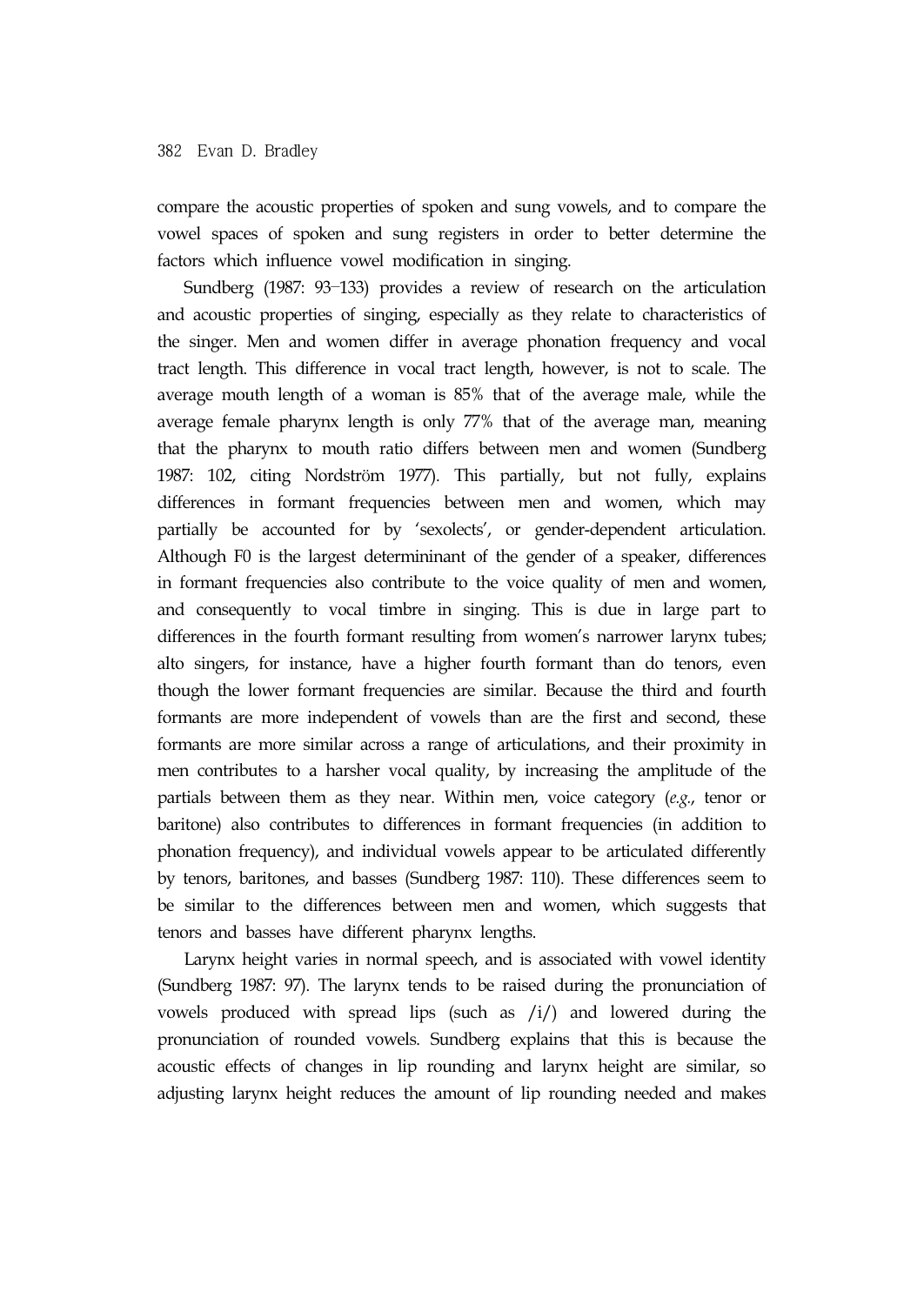A comparison of the acoustic vowel spaces of speech and song 383

articulation easier. Larynx height also increases with phonation frequency in speech, as well as in untrained singing. Trained singers, however, aim to maintain a generally low larynx position, and in fact, larynx height in trained singers decreases slightly as pitch rises (Sundberg 1987: 113). A lowered larynx lengthens the vocal tract and consequently lowers its resonances.

The effect of larynx lowering causes F1 and F2 of most vowels to be lowered, toward a set of values similar to /œ/ (Sundberg 1987: 114). The effect on F1 is greatest for  $\frac{a}{a}$  and  $\frac{g}{c}$  (the lowest vowels, and hence those with the highest F1), and the effect on F2 is greatest for  $/i/$  and  $/e/$  (front vowels with high F2). Variance in larynx height specifically changes the length of the pharynx tube, and the fact that the formant changes seen are similar to the differences between men and women suggest that pharynx length contributes to this gender difference. The fourth resonance of the vocal tract is determined by its length, but the exact fourth formant frequency is primarily determined by the shape of the larynx tube. The fourth formant is a major factor in determining individual voice timbre. Larynx height and the fourth formant also play a role in producing the *singer's formant* (Sundberg 1987: 101).

One result of this manipulation of larynx height is the production of the so-called *singer's formant* (Sundberg 1987: 118–124). In addition to the effects on F1 and F2, a lowered larynx has differential effects on the higher formants. In male opera singers, the fourth formant becomes much closer to the third than in speech, and the fifth formant lowers to a level at or below that of the fourth formant in speech. This clustering of formants greatly increases the energy in this frequency range (around 3,000 Hz).

One probable reason for the production of the singer's formant is loudness. Although trained singers do produce a higher sound pressure level than novices, they can increase the perceived loudness of their voice by manipulating formants to increase energy within certain parts of the frequency spectrum (Sundberg 1987: 120). The singer's formant, which may be around 3,000 Hz, is much higher than the spectral peak of an orchestra, which partly explained why an unamplified opera singer can still be heard above the accompaniment of the orchestra. This seems to be a more efficient means of increasing loudness than only increasing total sound pressure level. The singer's formant is affected by vowels, as well; this formant in vowels with a high F2 (*e.g.*, /e/, /i/) has a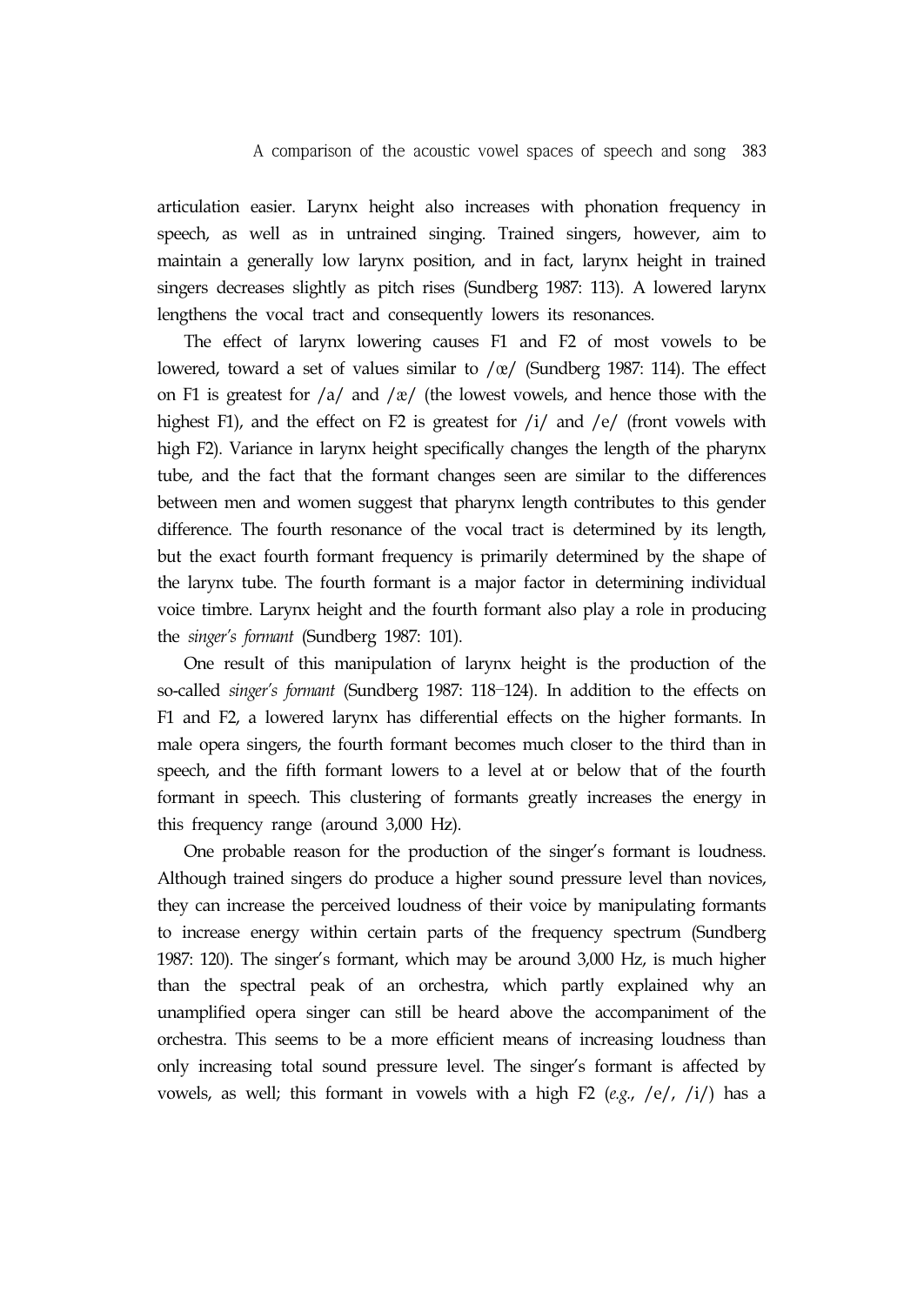greater amplitude than that in vowels with a lower F2 (*e.g.*, /u/).

The singer's formant is more prominent in men than in women, and more prominent in altos than in sopranos. This may be due to the high phonation frequencies sung by female singers, which may exceed the formant frequencies of their vocal tract. Instead of 'wasting' these resonances, sopranos appear to use an alternative strategy to increase loudness; instead of using larynx height to produce the singer's formant, they increase the jaw opening to raise F1 to the level of phonation frequency (Sundberg 1987: 124).

#### **1.1. Questions**

The present investigation aimed to answer two primary questions:

- 1. Manipulation of larynx height and other song-specific articulations appear to have differential effects on each vowel. How does this change the overall acoustic vowel space and the relationship between vowel classes as compared to speech?
- 2. Do gender, vocal training, and other factors influence or determine the acoustic vowel space of a singer?

In order to address these questions, the formant frequencies of spoken and sung vowels were measured from the same speaker/singers with particular attention to F1 and F2, which define the traditional acoustic vowel space. The previous findings discussed above regarding the consequences of larynx lowering lead to several predictions about the vowel space of singing:

- 1. Overall, formants will be lower in sung vowels, as compared to spoken vowels.
- 2. As vowels migrate, the variance in formant values will be lower in singing than in speech.
- 3. Low vowels will show the greatest changes in between speech and song, while front vowels will show the greatest changes in.
- 4. If the larynx control that causes these changes requires training, then amateur singers should have vowel spaces which are more similar to their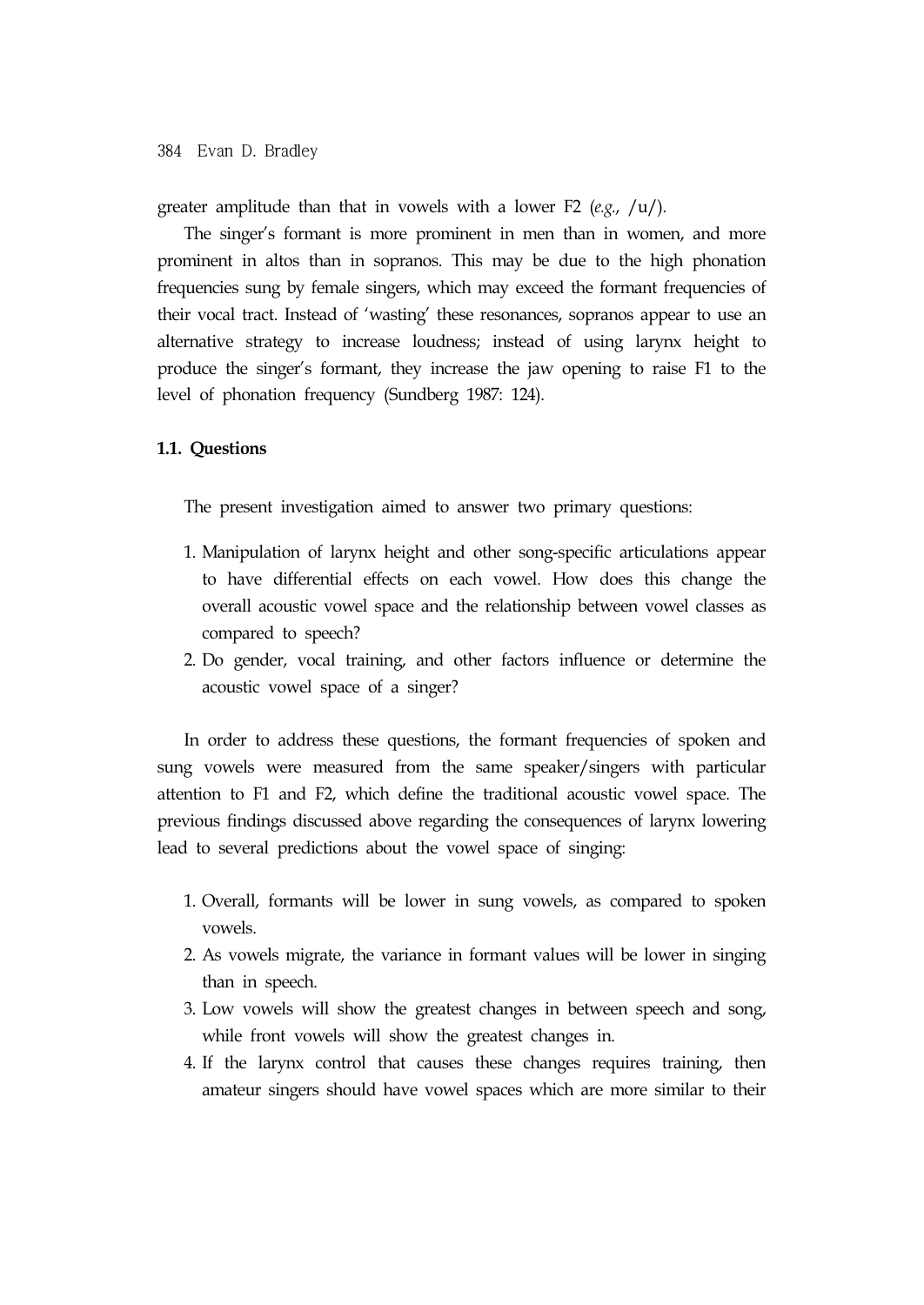A comparison of the acoustic vowel spaces of speech and song 385

speaking voices than are those of trained singers.

# **2. Procedure**

All procedures were approved by the University human subjects review board.

#### **2.1 Singers**

Fifteen singers (8 women) were recruited from the University community. Their ages ranged between 18 and 77 years (mean = 25.8). Singers were classified as 'professional' or 'amateur' based on their previous vocal training. 'Professional' singers had at least five years of solo vocal training. 'Amateur' singers had various levels of singing experience, but no formal, individual vocal training. All singers had choral or solo singing experience, but only singers who had received more than five years of instruction in solo singing and were currently studying voice were classified as 'professional'. All professional singers were studying voice at the college level. Table 1 summarizes the characteristics of the singers studied.

| subject        | gender | age | experience<br>range |              |  |
|----------------|--------|-----|---------------------|--------------|--|
|                | female | 21  | soprano             | professional |  |
| $\overline{2}$ | female | 19  | soprano             | professional |  |
| 3              | female | 18  | soprano             | professional |  |
| 4              | female | 19  | soprano             | professional |  |
| 5              | female | 27  | soprano             | professional |  |
| 6              | female | 52  | soprano             | professional |  |
| 7              | female | 18  | alto                | professional |  |
| 8              | female | 21  | alto                | professional |  |
| 9              | male   | 19  | tenor               | professional |  |
| 10             | male   | 28  | baritone            | professional |  |
| 11             | male   | 20  | baritone            | amateur      |  |
| 12             | male   | 23  | baritone            | amateur      |  |
| 13             | male   | 18  | baritone            | amateur      |  |
| 14             | male   | 19  | baritone            | amateur      |  |
| 15             | male   | 77  | bass                | amateur      |  |

Table 1. Singer characteristics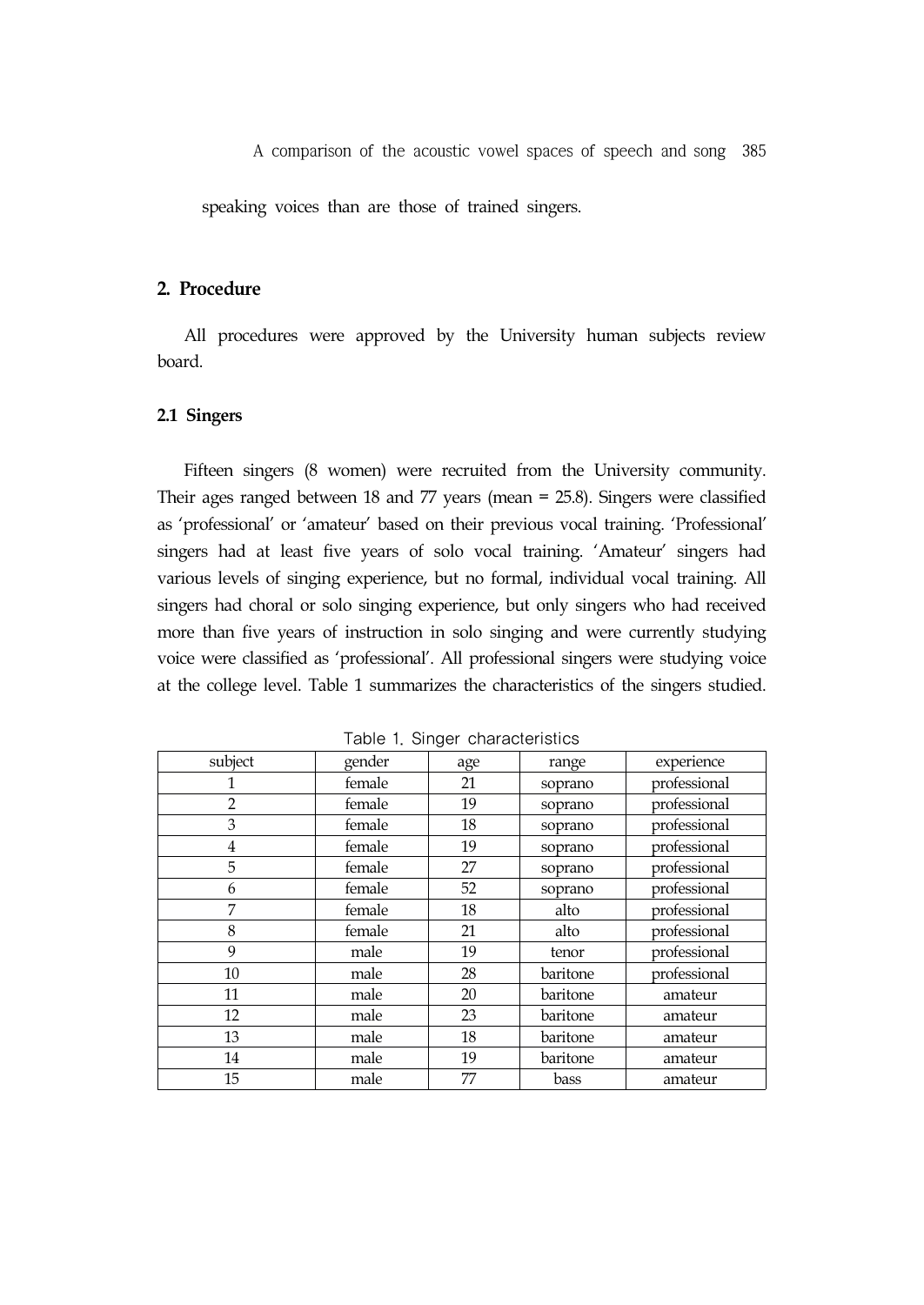386 Evan D. Bradley

## **2.2 Music**

The piece selected was an American folksong, *Shenandoah* (Lomax, 1960). The piece was chosen for its simple melody, comfortable range for many voice types, and ballad style, which allows for easy vowel measurement. The lyrics were adapted by the author to create additional tokens of the vowels of interest (Figure 1).

O Shenandoah, I long to hear you. o ʃɛnændo aɪ lɔŋ tu hir ju

Away, you rolling river. əweɪ ju ɹolɪŋ ɹɪvɚ

O Shenandoah, I long to hear you. o fenændo ar lon tu hi*x* ju

Away, we're bound away, əweɪ wiɹ baʊnd əweɪ

Across the wide Missouri. əkɹɔs ðə waɪd mɪzʊɹi Figure 1. Lyrics and IPA transcription of Shenandoah, adapted from Lomax (1960: 53)

#### **2.3 Recording and analysis**

Singers were recorded in a sound-attenuated booth or another quiet environment. All singers were recorded with a Labtec AM-22 microphone connected to a laptop computer. Singers were instructed first to read the lyrics of the piece, as if to an audience in the manner of a poem. Then, they sang the piece, as if for an *a cappella*, unamplified performance.

Recordings were transcribed and segmented. Pitch and formant frequency values of each vowel were measured using Praat (Boersma and Weenink, 2010).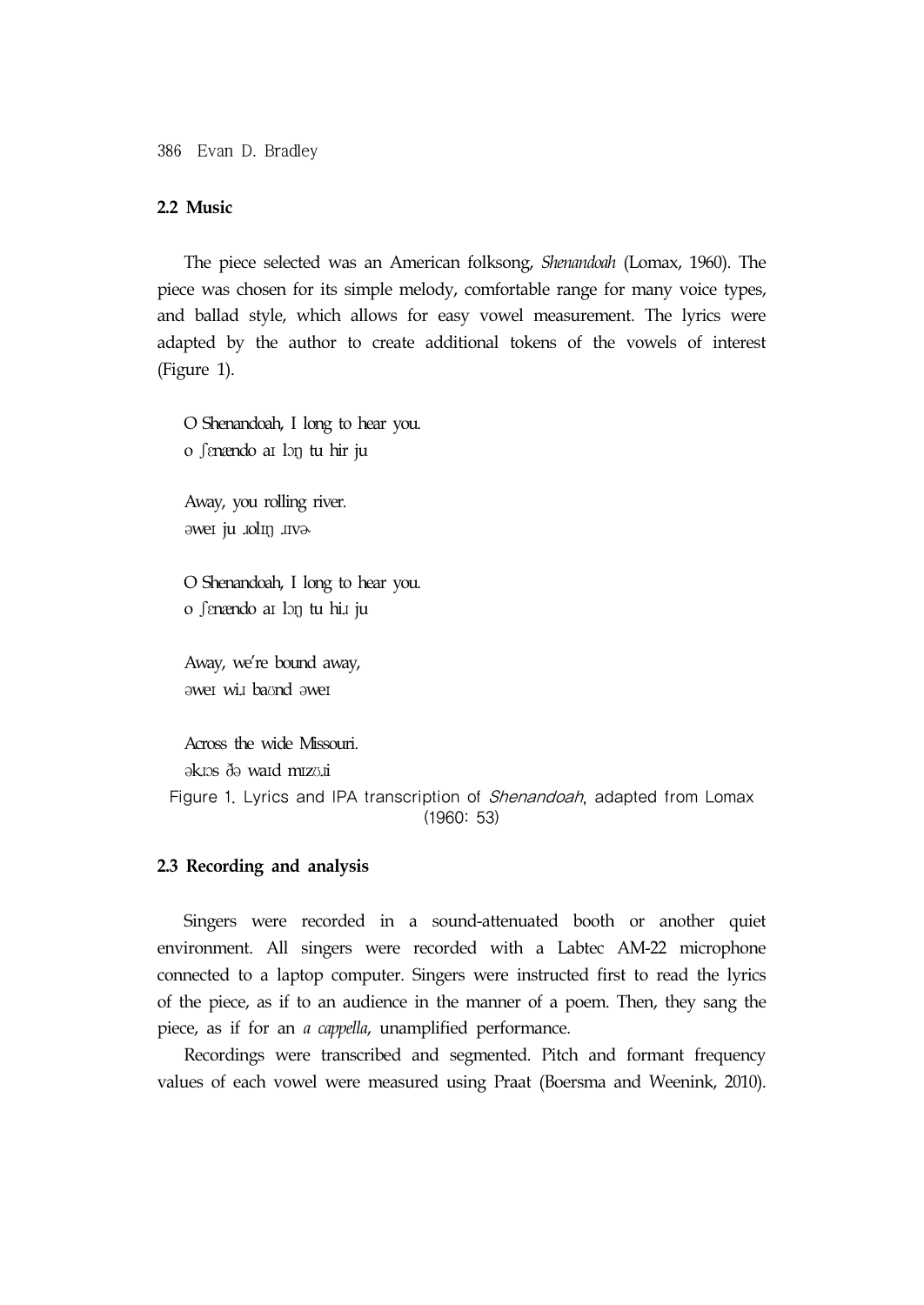Monophthongs were measured near the midpoint of the vowel. Each segment of a diphthong was measured independently (though the second portion was not included in the analyses discussed here). F0 and the first four formants were recorded. Recording quality was not sufficient to consistently measure the fifth formant.

#### **3. Results**

Because F1 and F2 are the most important for determining the identity of a vowel, the analysis will focus on these. I will also focus on a set of cardinal vowels (a, æ, e, i, o, ɔ, u), and ignore reduced vowels, non-point vowels, and diphthongs. The dataset included 23 vowels from each participant in each mode  $(4/a/2/a)/(2/a)$ ,  $3/e/3$  /i/,  $5$  /o/,  $3$  /o/,  $3$  /u/). All figures were created using Praat (Boersma and Weenick, 2010).

Figure 2 summarizes the vowel spaces for male and female participants separately during speaking and singing. Figure 3 directly illustrates changes in each vowel between the two modes. Overall, formant values were lower during singing, and their variance also decreased (Table 2).

Formant values for each vowel were entered into separate mixed-effects analyses of variance with mode (singing or speaking) as a fixed effect, and subject as a random effect. F1 was lower during singing compared to speaking, F(1,15) = 5.1788, p = .038, as was F2 F(1,15) = 46.518, p < .001. Although the change in F1 was significant at the  $p < .05$  level, the effect on F2 was considerably greater.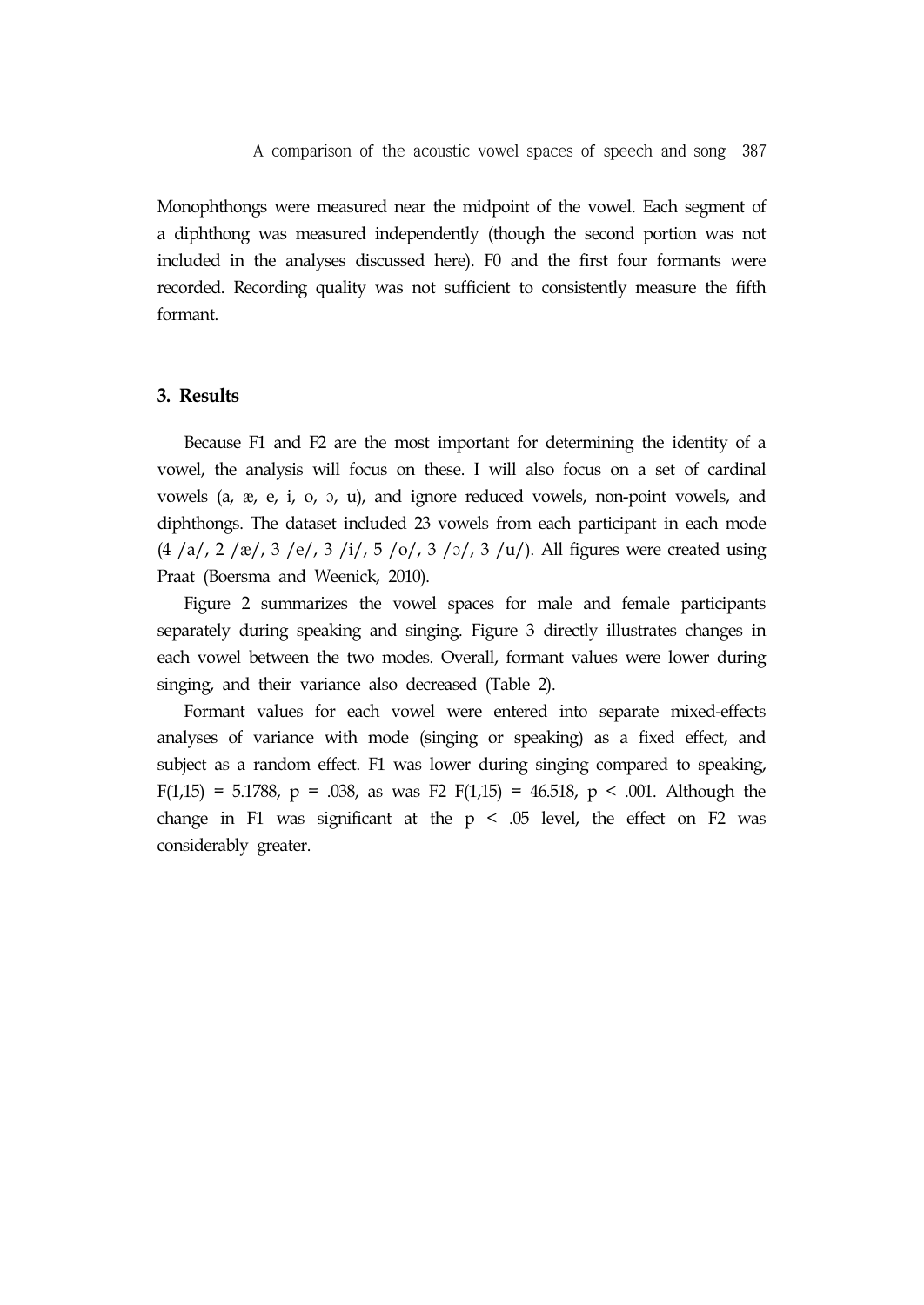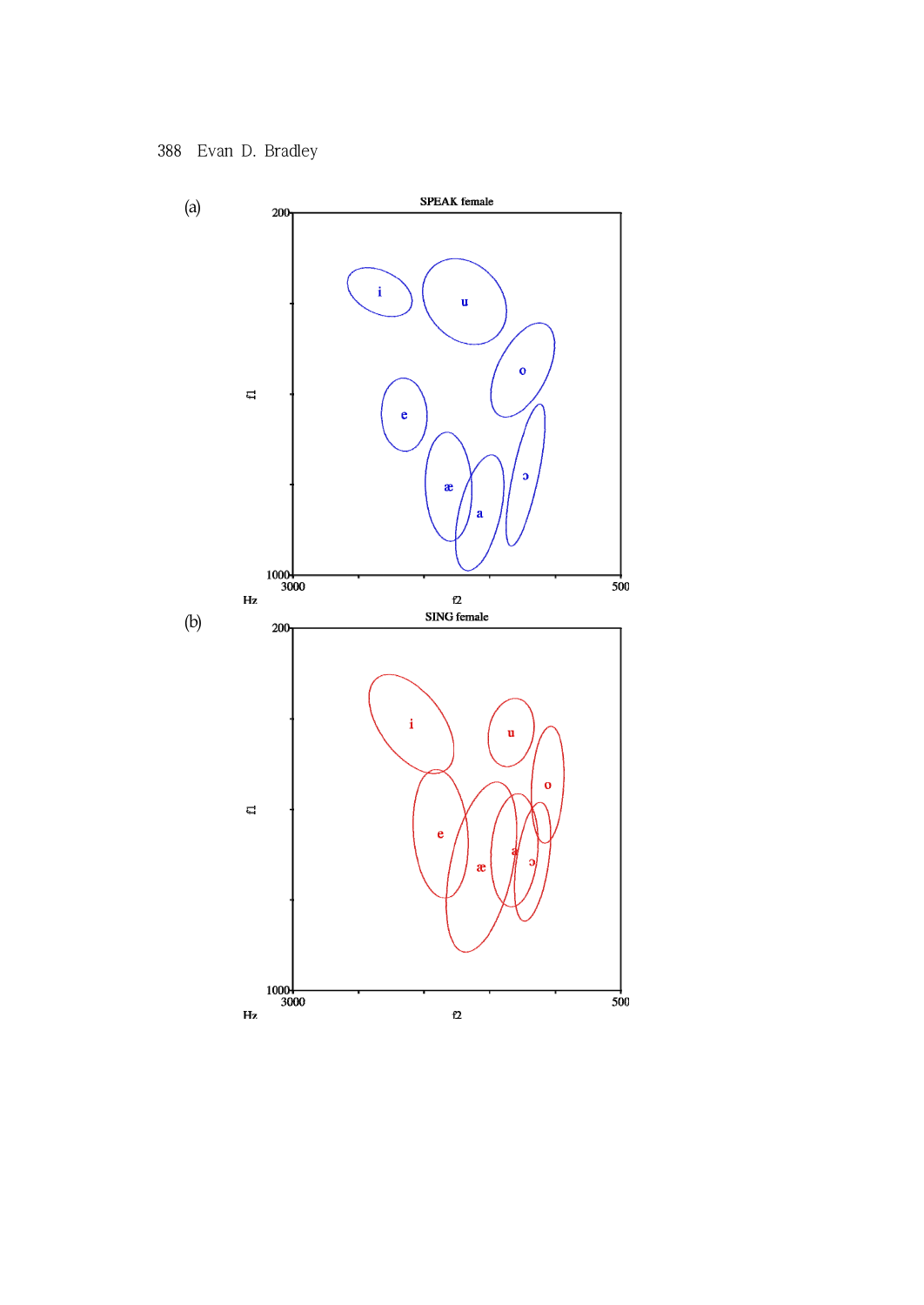

Figure 2. Acoustic vowel spaces of singing and speech for male and female singers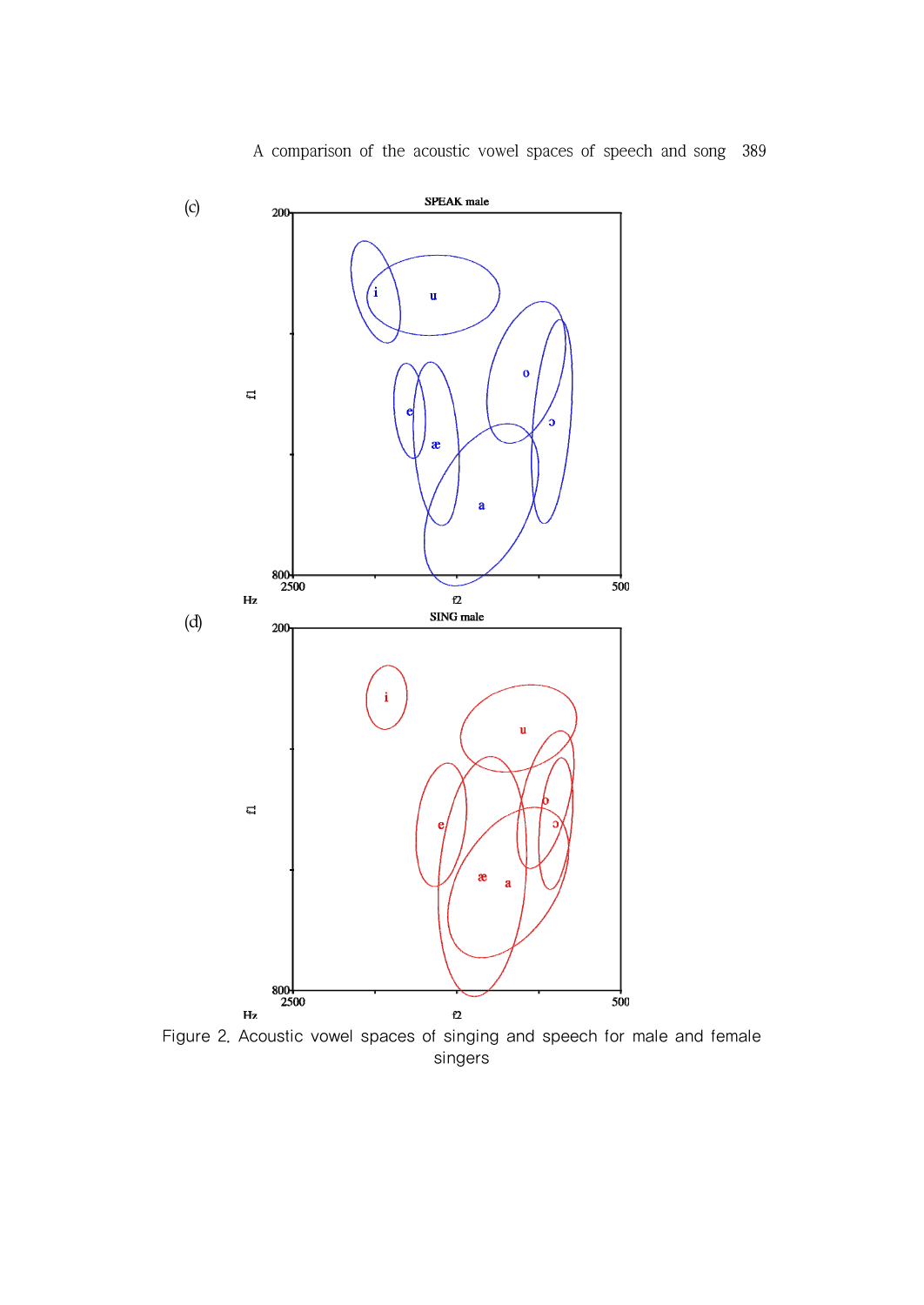

Figure 3. Mean formant values during speech (blue) and singing (red)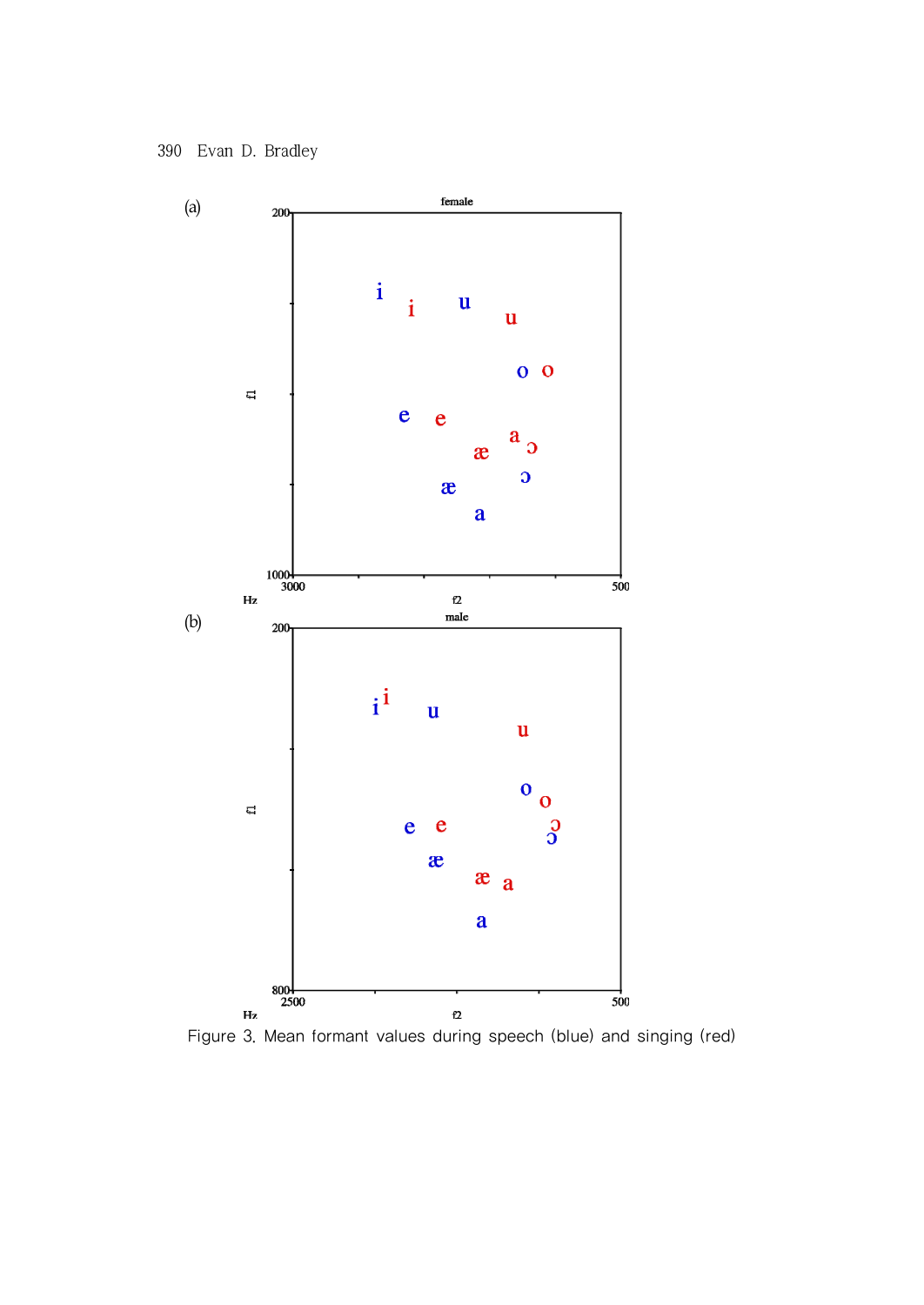|          | F1     |       |       | F2     |       |            |  |  |
|----------|--------|-------|-------|--------|-------|------------|--|--|
|          | female | male  | total | female | male  | total      |  |  |
| speaking | 625    | 497   | 565   | 1669   | 1438  | 1561 (460) |  |  |
|          | (210)  | (166) | (201) | (453)  | (437) |            |  |  |
| singing  | 580    | 486   | 536   | 1433   | 1244  | 1346 (413) |  |  |
|          | (173)  | (151) | (170) | (400)  | (404) |            |  |  |

Table 2. Means and standard deviations in Hz for F1 and F2 during singing and speaking

To examine potential differences by vowel class, the data were split into front  $(i, e, x)$  versus back  $(u, o, o, a)$  and low  $(a, x, o)$  versus high  $(i, u)$ . Due to the importance of F2 to frontness, F2 values were compared for front and back vowels by running separate mixed-effects analyses of variance, as above, for the front and back vowel sets. The effect of mode on F2 was significant for both front (F(1,15) = 35.716,  $p < .001$ ) and back (F(1,15) = 56.602,  $p < .001$ ) vowels. F1 was examined in a similar manner for the high and low vowel sets. Although the effect of mode was significant for both high  $(F(1,15) = 6.7741, p = .02)$  and low vowels  $(F(1,15) = 27.004, p < .001)$ , the effect on low vowels was greater.

Differences between male and female singers were examined by further splitting the data by gender. The effect of singing on F2 was significant for both men  $(F(1,7) = 17.555, p = .004)$  and women  $(F(1,8) = 29.578, p)$ . The most prominent difference between male and female singers is that the marginally-significant effect of singing on F1 observed across all participants appears to be driven by a small effect for female singers ( $F(1,8) = 5.7495$ ,  $p =$ .04), while there was no significant difference in F1 between singing and speaking for male singers  $(F(1,7) = 0.3562, p = .6)$ .

### **4. Discussion**

Overall, the effect of singing is a shift and compression of the acoustic vowel space, as well as a reduction in variance for most vowels. The shift results from a lowering of formant frequencies, which is consistent with the observation that singers often maintain a lowered larynx during singing. The compression of the vowel space results primarily from a greater degree of change in F1 values for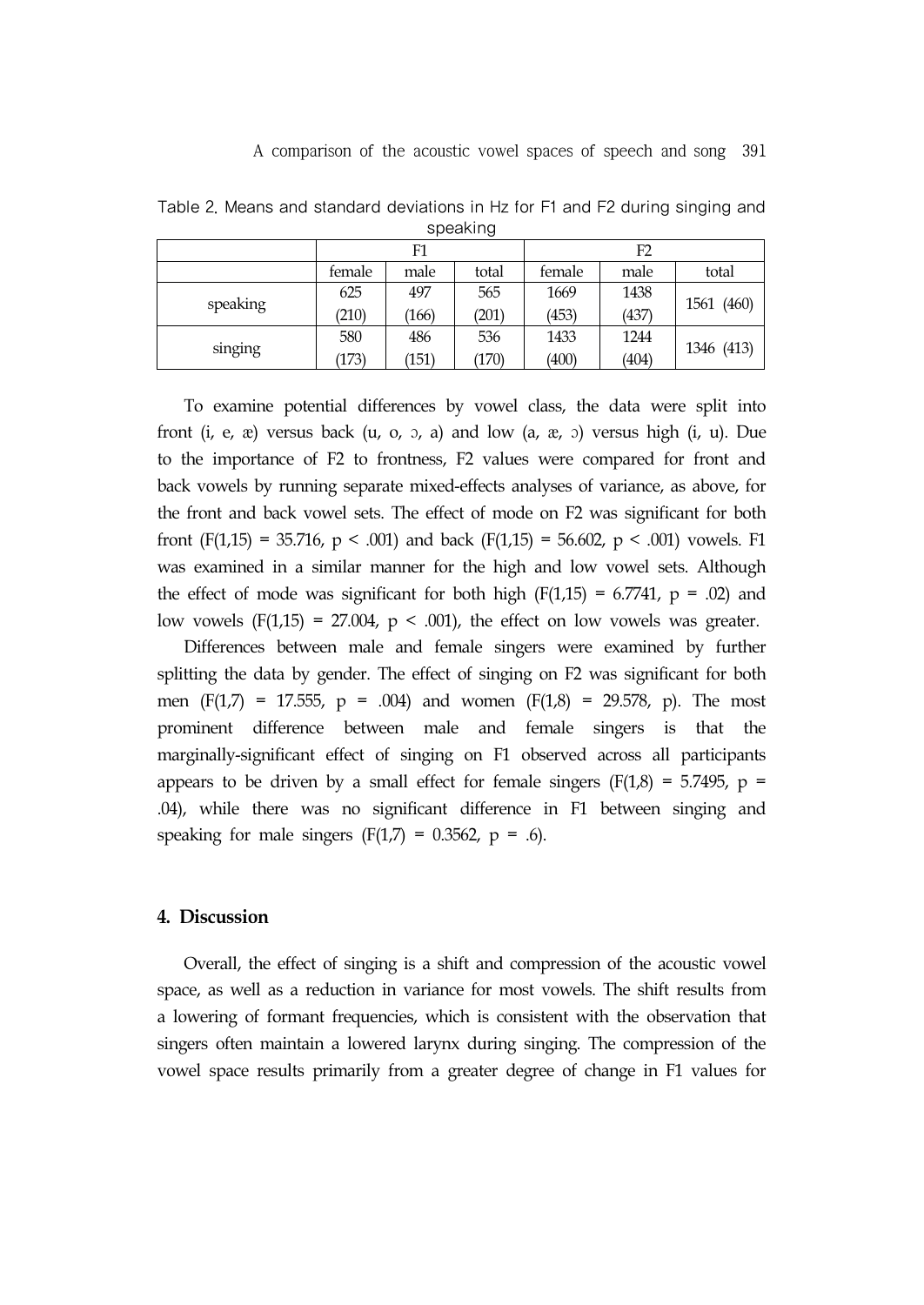low vowels; F2 lowers significantly for both front and back vowels, although this may be driven by the fact that  $/u/$  is pronounced fairly centrally in speech, and thus moves back significantly during singing.

It was hypothesized that less-experienced (or less formally-trained) singers would display less difference in their vowel spaces during speaking and singing. Gender and experience differences are difficult to separate in these data, given that the sample female singers had a higher degree of professionalism than the male singers. The overall trend of amateur vs. professional singers is in line with the hypotheses, because the more amateur male singers showed less movement of F1 during singing (Figure 2 (b) vs. (d)), which could result from less explicit control of articulation (such as larynx height) during singing. However, the fact that the male and female singers sing in different registers could affect these articulations as well.

The differences observed in the acoustic vowel space of singing may result from aesthetic choices on the part of the singer. Singing is not simply speaking to a tune, but carries with it other goals, such as maintaining consistent resonance, which may be prioritized over the typical pronunciation of words. Some of the changes that result from singing, such as reduction in the variance of formant values, could actually aid in the intelligibility of the lyrical content; schwa deletion also occurs in speech, dependent on stress, phonological environment, and lexical frequency (Ryu and Hong 2013), but this is unlikely to occur in singing (or to occur differently) due to rhythmic constraints. Other effects of singing observed in this study, such as vowel space shift and compression (possibly resulting in greater overlap of vowel categories) could interfere with word recognition.

The choice to use the same text in each mode allowed precise control over the content, as well as direct comparison of the same set of words/vowels. However, this design may have unintentionally obscured or reduced some differences between singing and speech. Being song lyrics, the words in the text were selected for certain aesthetic qualities, and likely do not exactly resemble natural, spontaneous speech. Also, reading the lyrics of a song out loud may cause speakers to engage in a more performative mode of speech which is different from more typical, conversational speech. The consequences of this are not entirely clear, but could result in speech patterns that are more like singing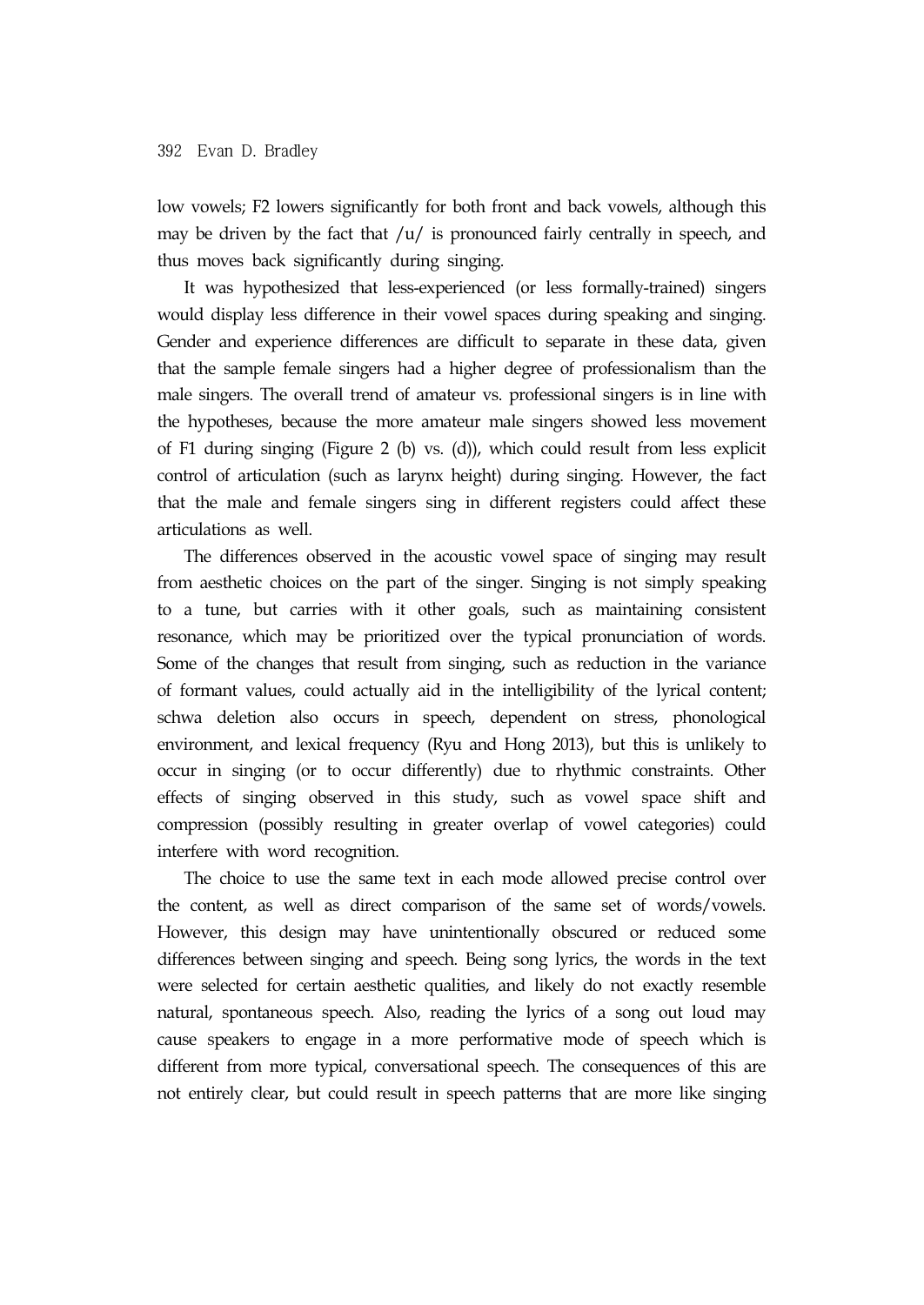A comparison of the acoustic vowel spaces of speech and song 393

(*e.g.*, fewer reduced vowels) than in normal speech.

## **5. Conclusion**

This study directly compared the acoustic properties of vowels in the sung and spoken modes in order to determine what effects the mode (speech or song) has on the distribution of vowel categories within the vowel space, and how characteristics of the singer may affect the articulation of vowels during singing. The acoustic vowel space used in singing shifts from that which occurs in speech, resulting in a vowel space which is both higher and backer compared to that in speech, due to a lowering of the first and second formants; further, the variance of formant values was lower in singing than in speech. Female and male singers differed somewhat, primarily in male singers showing little difference in second formant values between speech and singing. Some of the acoustic effects are predictable given knowledge about singers, and what kinds of articulatory changes singers are likely to produce, especially larynx lowering.

These changes may have consequences for the intelligibility of lyrical content. Future work in this area should examine this perceptual question by measuring the effects of various vocal techniques on the ability of listeners to perceive sung vowels. Further, this research has only examined two points (ballad singing and text reading) along what may be a multi-dimensional continuum of vocal modes, each of which may balance communicative and aesthetic goals differently; future research should explore these issues using a wider range of song styles (*e.g.*, operatic, popular) and speech types (*e.g.*, conversation, public speaking), and genres which may fall in between these (*e.g.*, rap lyrics).

#### **References**

Bloothooft, Gerrit and Reinier Plomp. 1984. Spectral analysis of sung vowels. I. Variation due to differences between vowels, singers, and modes of singing. *Journal of the Acoustical Society of America* 75(4): 1259-1264.

Bloothooft, Gerrit and Reinier Plomp. 1986. Spectral analysis of sung vowels. III.